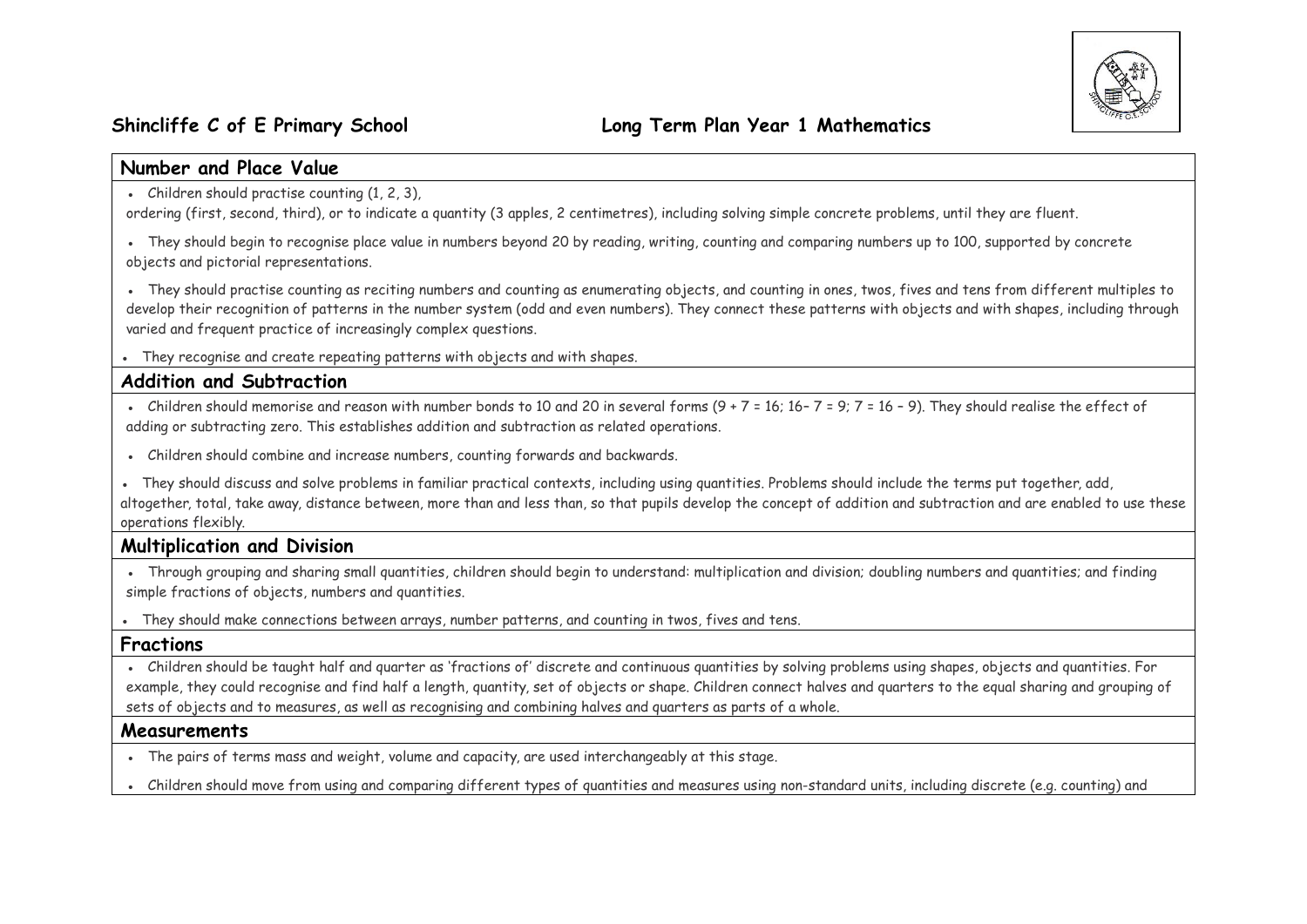continuous (e.g. liquid) measures, to using manageable common standard units.

● In order to become familiar with standard measures, children begin to use measuring tools such as a ruler, weighing scales and containers.

● Children should use the language of time, including telling the time throughout the day, first using o'clock and then half past.

#### **Geometry: position and direction**

- Children should use the language of position, direction and motion, including: left and right, top, middle and bottom, on top of, in front of, above, between, around, near, close and far, up and down, forwards and backwards, inside and outside.
- Children should make half, quarter and three- quarter turns and routinely make these turns in a clockwise direction.

#### **Geometry: properties of shape**

• Children should handle common 2D and 3D shapes, naming these and related everyday objects fluently. They should recognise these shapes in different orientations and sizes, and know that rectangles, triangles, cuboids and pyramids can be different shapes.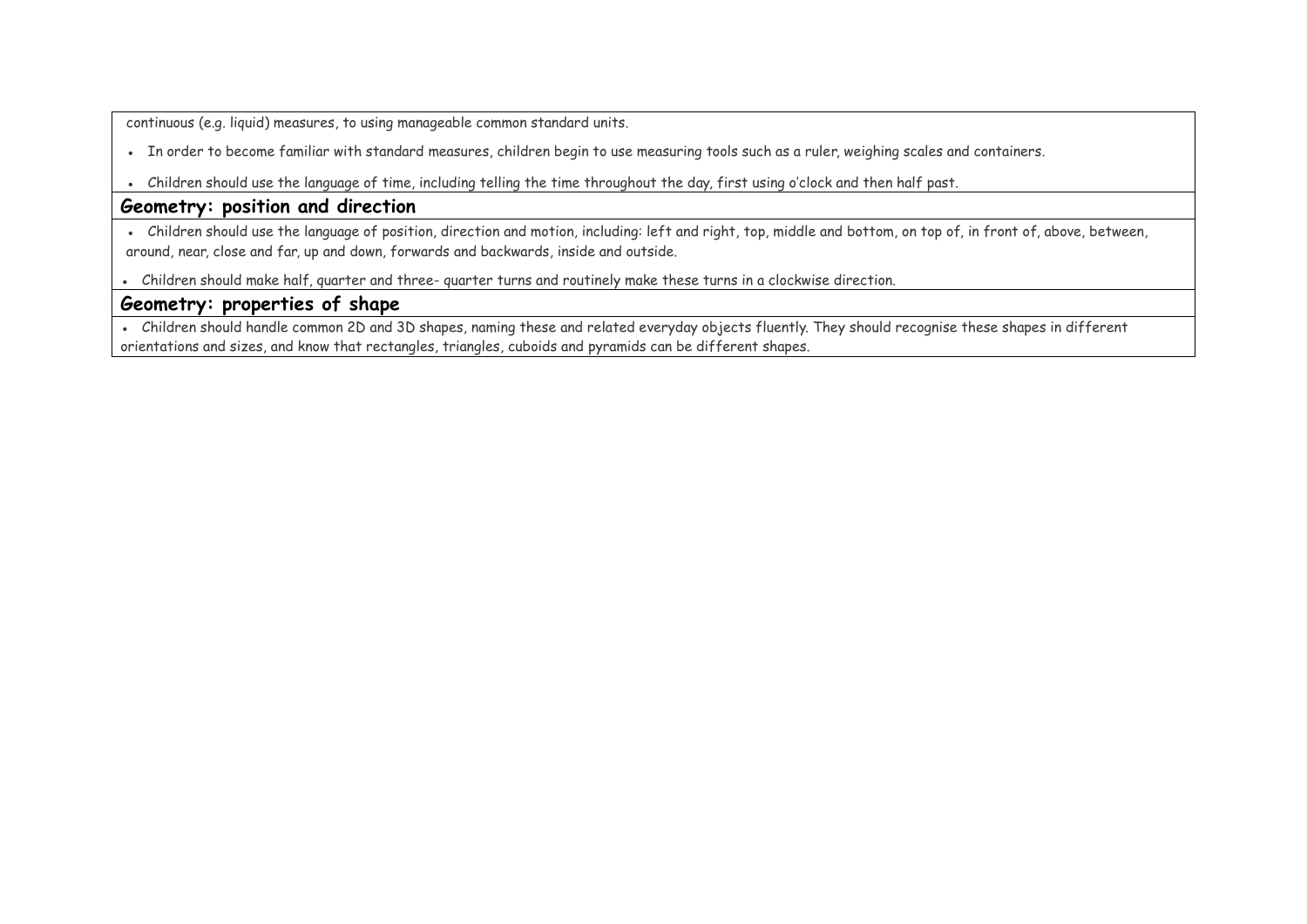

● Using materials and a range of representations, children should practise counting, reading, writing and comparing numbers to at least 100 and solving a variety of related problems to develop fluency. They should count in multiples of three to support their later understanding of a third.

● As they become more confident with numbers up to 100, children should be introduced to larger numbers to develop further their recognition of patterns within the number system and represent them in different ways, including spatial representations.

• Children should partition numbers in different ways to support subtraction. They become fluent and apply their knowledge of numbers to reason with, discuss and solve problems that emphasise the value of each digit in two-digit numbers. They begin to understand zero as a place holder.

## **Addition and Subtraction**

• Children should extend their understanding of the language of addition and subtraction to include sum and difference.

• Children should practise addition and subtraction to 20 to become increasingly fluent in deriving facts such as using  $3 + 7 = 10$ ,  $10 - 7 = 3$  and  $7 = 10 - 3$  to calculate 30 + 70 = 100, 100 – 70 = 30 and 70 = 100– 30. They should check their calculations, including by adding to check subtraction and adding numbers in a different order to check addition  $(5 + 2 + 1 = 1 + 5 + 2 = 1 + 2 + 5)$ . This establishes commutativity and associativity of addition.

• Recording addition and subtraction in columns supports place value and prepares for formal written methods with larger numbers.

# **Multiplication and Division**

● Children should use a variety of language to describe multiplication and division.

• Children should be introduced to the multiplication tables. They practise to become fluent in the 2, 5 and 10 multiplication tables and connect them to each other. They connect the 10 multiplication table to place value, and the 5 multiplication table to the divisions on the clock face. They begin to use other multiplication tables and recall multiplication facts, including using related division facts to perform written and mental calculations.

● Children should work with a range of materials and contexts in which multiplication and division relate to grouping and sharing discrete and continuous quantities, relating these to fractions and measures (e.g.  $40 \div 2 = 20$ , 20 is a half of 40). They use commutativity and inverse relations to develop multiplicative reasoning (e.g.  $4 \times 5 = 20$  and  $20 \div 5 = 4$ ).

## **Fractions**

● Children should use additional fractions as 'fractions of' discrete and continuous quantities by solving problems using shapes, objects and quantities. They connect unit fractions to equal sharing and grouping, to numbers when they can be calculated, and to measures, finding fractions of lengths, quantity, a set of objects or shapes. They meet  $3/4$  as the first example of a non-unit fraction.

• Children should count in fractions up to 10, starting from any number and using the  $1/2$  and  $2/4$  equivalence on the number line  $(^{11}/4, ^{12}/4, ^{12}/4, ^{13}/4, ^{13}/4, ^{2}).$ This reinforces the concept of fractions as numbers and that they can add up to more than one.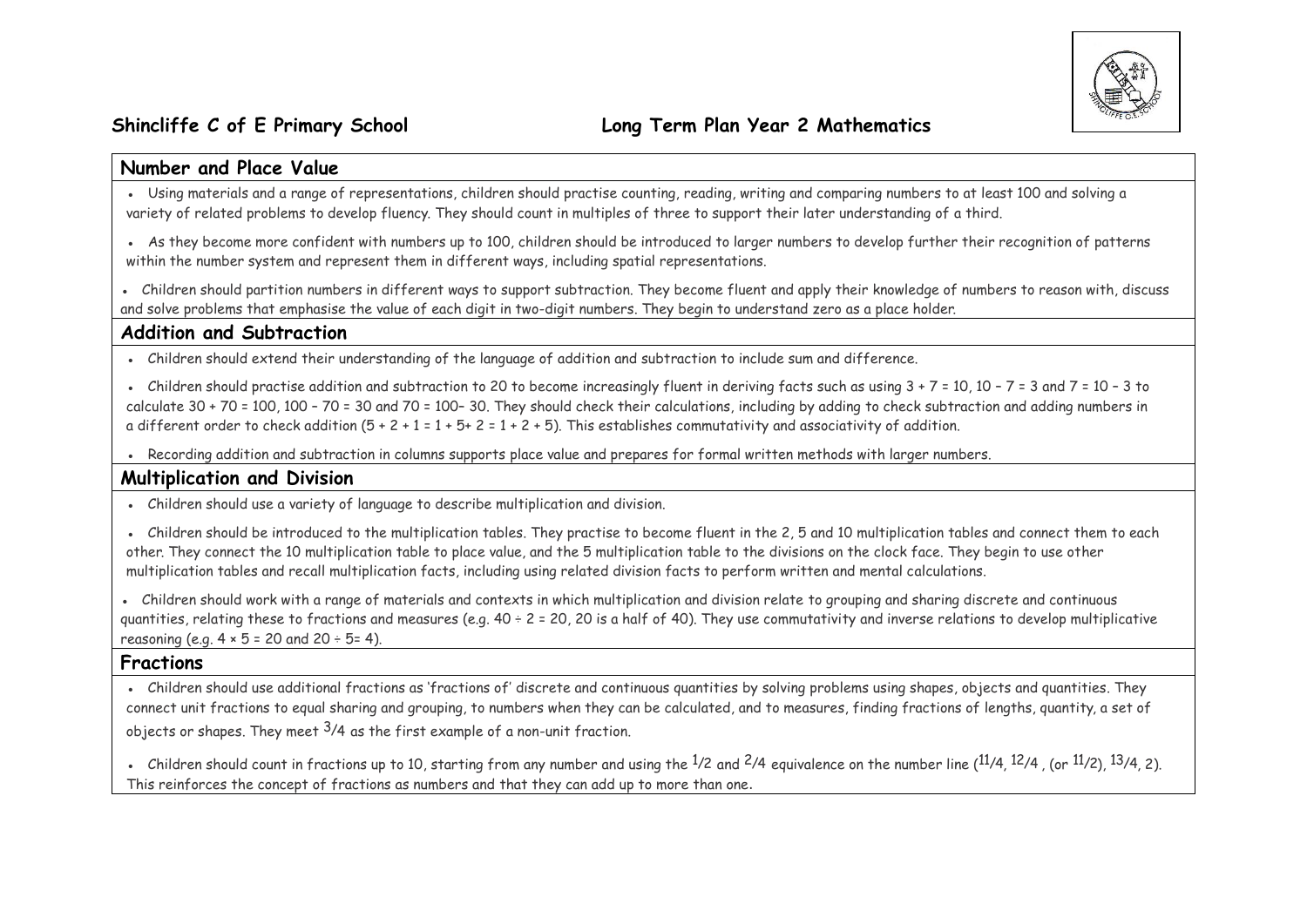#### **Measurement**

• Children should use standard units of measurement with increasing accuracy, using their knowledge of the number system. They should use the appropriate language and record using standard abbreviations.

- They should become fluent in telling the time on analogue clocks and recording it.
- Children should also become fluent in counting and recognising coins. They should read and say amounts of money confidently and use the symbols  $E$  and p accurately, recording pounds and pence separately.

## **Geometry: position and direction**

• Children should work with patterns of shapes, including those in different orientations.

• Children should use the concept and language of angles to describe turn by applying rotations, including in practical contexts (e.g. children themselves moving in turns, giving instructions to other children to do so, and programming robots using instructions given in right angles).

# **Geometry: properties of shape**

• Children should handle and name a wider variety of common 2D and 3D shapes and identify the properties of each shape. Children identify, compare and sort shapes on the basis of their properties and use vocabulary precisely, such as sides, edges, vertices and faces.

- Children should read and write names for shapes that are appropriate for their word reading and spelling.
- Children should draw lines and shapes using a straight edge.

#### **Statistics**

● Children should record, interpret, collate, organise and compare information (e.g. using many-to-one correspondence with simple ratios 2, 5, 10).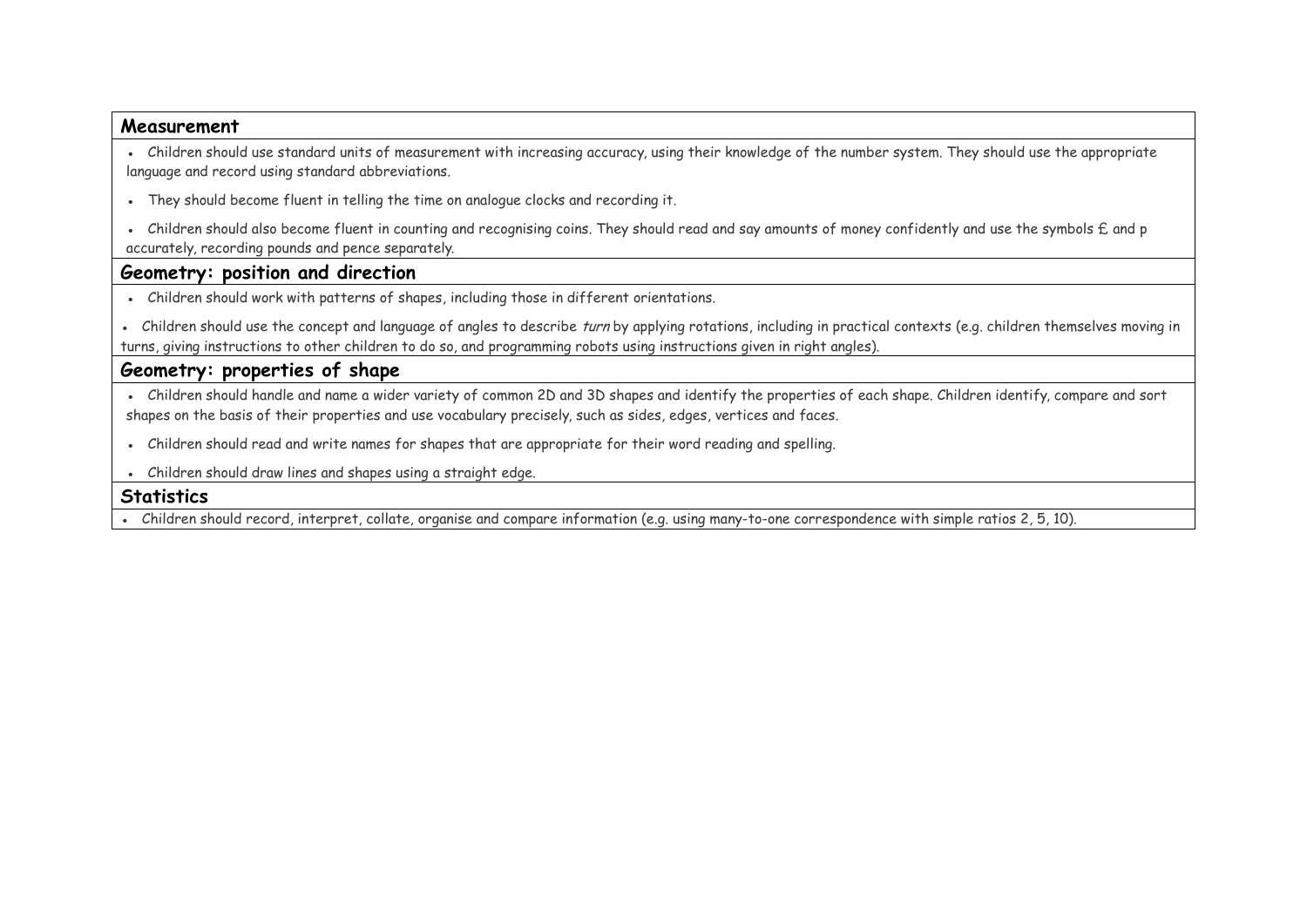

- Children should now be using multiples of  $2, 3, 4, 5, 8, 50$  and 100.
- Children should use larger numbers to at least 1000, applying partitioning related to place value using varied and increasingly complex problems, building on work in Year 2 (e.g. 146 = 100 and 40 and 6, 46 = 30 and 16).
- Using a variety of representations, including those related to measure, children should continue to count in ones, tens and hundreds, so that they become fluent in the order and place value of numbers to 1000.

# **Addition and Subtraction**

- Children should practise solving varied addition and subtraction questions. For mental calculations with two-digit numbers, the answers could exceed 100.
- Children should use their understanding of place value and partitioning, and practise using columnar addition and subtraction with increasingly large numbers up to three digits to become fluent (see National Curriculum Appendix 1).

# **Multiplication and Division**

- Children should continue to practise their mental recall of multiplication tables when they are calculating mathematical statements in order to improve fluency. Through doubling, they connect the 2, 4 and 8 multiplication tables.
- Children should develop efficient mental methods, for example, using commutativity (e.g.  $4 \times 12 \times 5 = 4 \times 5 \times 12 = 20 \times 12 = 240$ ) and multiplication and division facts (e.g. using  $3 \times 2 = 6, 6 \div 3 = 2$  and  $2 = 6 \div 3$ ) to derive related facts ( $30 \times 2 = 60, 60 \div 3 = 20$  and  $20 = 60 \div 3$ ).
- Children should develop reliable written methods for multiplication and division, starting with calculations of two-digit numbers by one-digit numbers and progressing to the formal written methods of short multiplication and division.
- Children should solve simple problems in contexts, deciding which of the four operations to use and why, including measuring and scaling contexts, and correspondence problems in which m objects are connected to n objects (e.g. 3 hats and 4 coats, how many different outfits; 12 sweets shared equally between 4 children; 4 cakes shared equally between 8 children).

## **Fractions**

- Children should connect tenths to place value and decimal measures, not restricted to decimals between 0 and 1 inclusive and to division by 10.
- They should begin to understand unit and non-unit fractions as numbers on the number line, and deduce relations between them, such as size and equivalence.

They should go beyond the [0, 1] interval, and  $1/4 + 3/4=1$  for example, relating this to measure.

- Children should understand the relation between unit fractions as operators and division by integers.
- They should continue to recognise fractions in the context of parts of a whole, numbers, measurements, a shape, or unit fractions as a division of a quantity.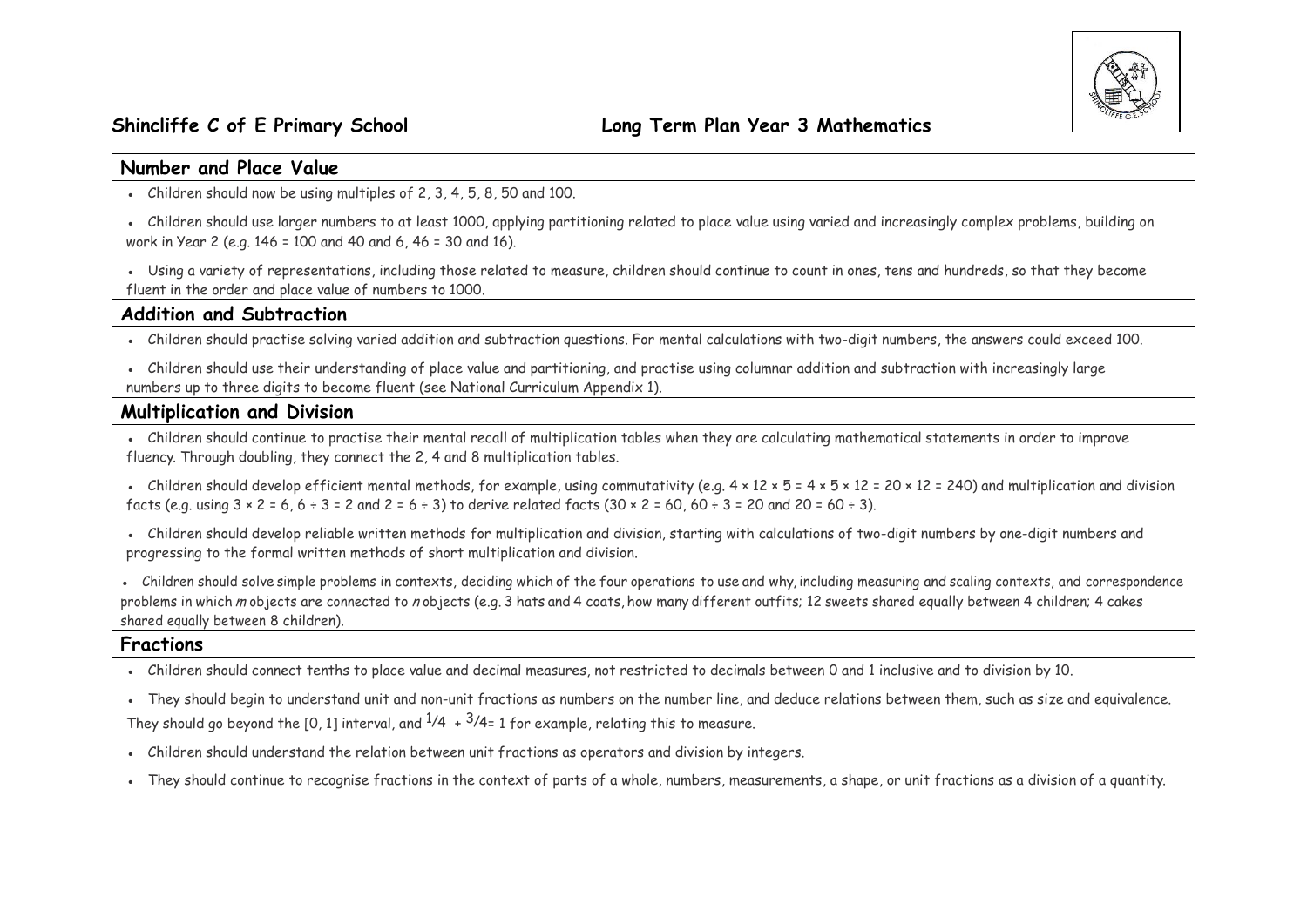• Children should practise adding and subtracting fractions with the same denominator through a variety of increasingly complex problems to improve fluency.

#### **Measurement**

• Children should continue to measure using the appropriate tools and units, progressing to using a wider range of measures, including comparing and using mixed units (1 kg and 200g) and simple equivalents of mixed units (5m = 500cm).

- The comparison of measures should also include simple scaling and this should connect to multiplication.
- Children should continue to become fluent in recognising the value of coins, by adding and subtracting amounts, including mixed units, and giving change using manageable amounts. They should record £ and p separately. The decimal recording of money is introduced formally in Year 4.

● Children should use both analogue and digital 12- hour clocks and record their times. In this way they become fluent in and prepared for using digital 24- hour clocks in Year 4.

# **Geometry: properties of shape**

● Childrens' knowledge of the properties of shapes is extended at this stage to symmetrical and non- symmetrical polygons and polyhedra. Children extend their use of the properties of shapes. They should be able to describe the properties of 2D and 3D shapes using accurate language, including lengths of lines and acute and obtuse for angles greater or lesser than a right angle.

• Children should draw and measure straight lines in centimetres.

## **Statistics**

● Children should understand and use simple scales (e.g. 2, 5, 10 units per cm) in pictograms and bar charts with increasing accuracy.

• They should continue to interpret data presented in many contexts.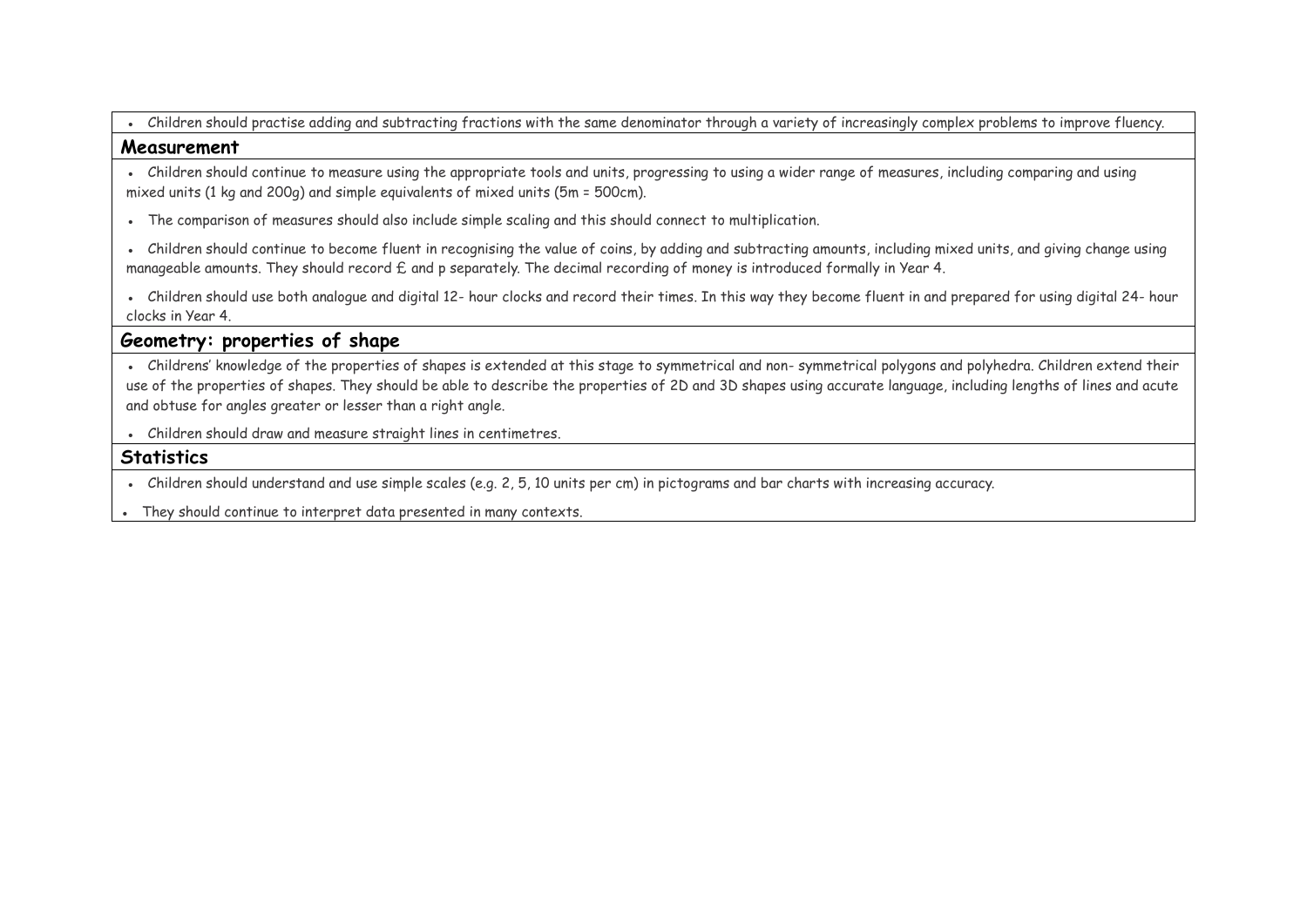

● Using a variety of representations, including measures, children should become fluent in the order and place value of numbers beyond 1000, including counting in tens and hundreds, and maintaining fluency in other multiples through varied and frequent practice.

- They begin to extend their knowledge of the number system to include the decimal numbers and fractions that they have met so far.
- They connect estimation and rounding numbers to the use of measuring instruments.

● Roman numerals should be put in their historical context so children understand that there have been different ways to write whole numbers and that the important concepts of zero and place value were introduced over a period of time.

## **Addition and Subtraction**

• Children should continue to practise both mental methods and columnar addition and subtraction with increasingly large numbers to aid fluency (see National Curriculum Appendix 1).

# **Multiplication and Division**

- Children should continue to practise recalling and using multiplication tables and related division facts to aid fluency.
- Children should practise mental methods and extend this to three-digit numbers to derive facts, for example 200  $\times$  3 = 600 into 600 ÷ 3 = 200.
- Children should practise to become fluent in the formal written method of short multiplication for multiplying using multi-digit numbers, and short division with exact answers when dividing by a one- digit number (see Appendix 1).
- Children should write statements about the equality of expressions (e.g. use the distributive law

 $39 \times 7 = 30 \times 7 + 9 \times 7$  and associative law  $(2 \times 3) \times 4 = 2 \times (3 \times 4)$ ). They combine their knowledge of number facts and rules of arithmetic to solve mental and written calculations, e.g.  $2 \times 6 \times 5 = 10 \times 6$ .

● Children should solve two-step problems in contexts, choosing the appropriate operation, working with increasingly harder numbers. This should include correspondence questions such as the number of choices of a meal on a menu, or three cakes shared equally between 10 children.

## **Fractions**

- Children should connect hundredths to tenths and place value and decimal measure.
- Children should extend the use of the number line to connect fractions, numbers and measures.
- Children should understand the relation between non-unit fractions and multiplication and division of quantities, with particular emphasis on tenths and hundredths.

Children should make connections between fractions of a length, of a shape and as a representation of one whole or set of quantities. Children should use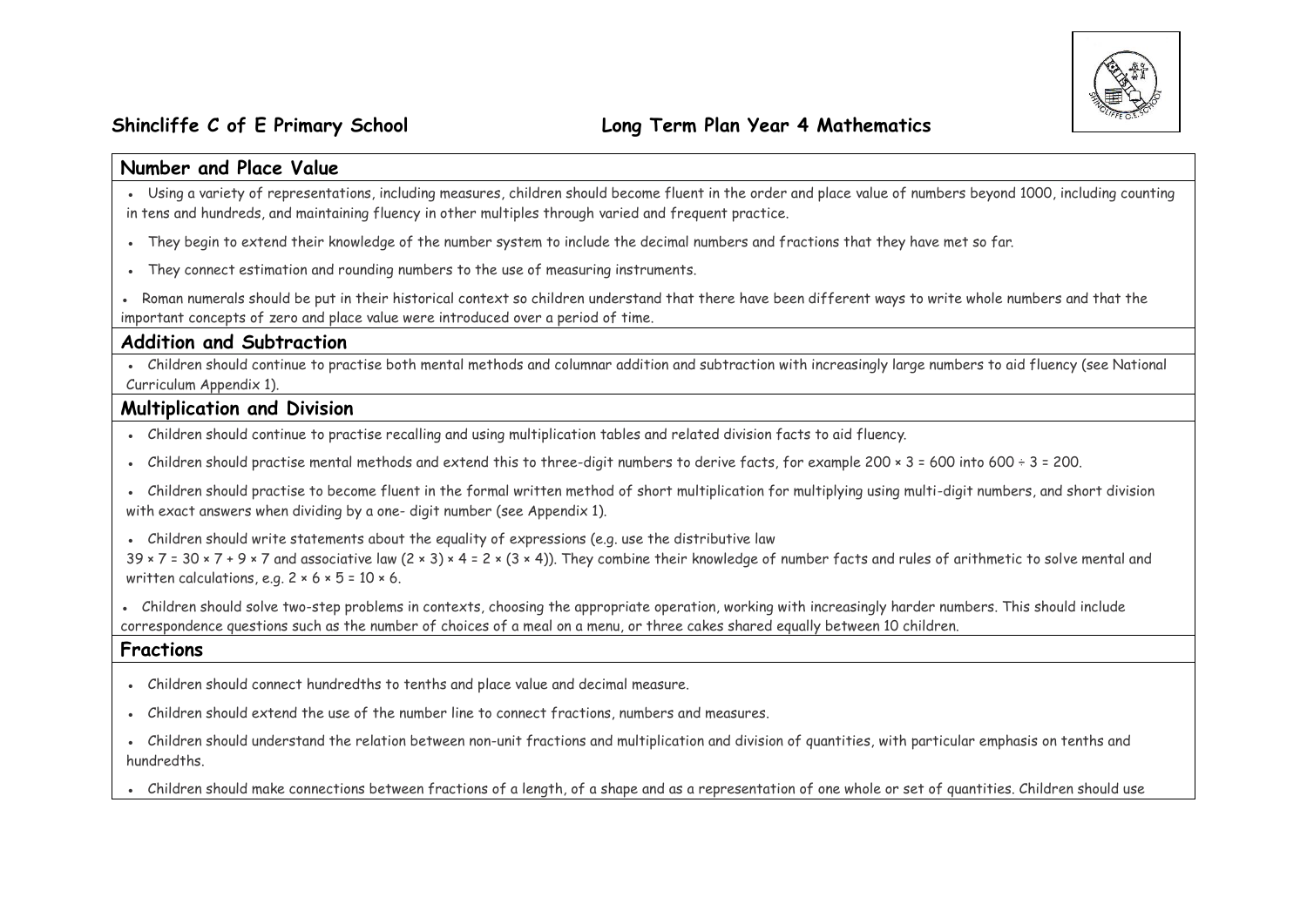factors and multiples to recognise equivalent fractions and simplify where appropriate.

• Children should continue practice in adding and subtracting fractions with the same denominator, to become fluent through a variety of increasingly complex problems beyond one whole. Children should be taught throughout that decimals and fractions are different ways of expressing numbers and proportions.

● Children's understanding of the number system and decimal place value should be extended at this stage to tenths and then hundredths. This includes relating the decimal notation to division of whole number by 10 and later 100.

• Children should practise counting using simple fractions and decimal fractions, both forwards and backwards.

• Children should learn decimal notation and the language associated with it, including in the context of measurements. They should make comparisons and order decimal amounts and quantities that are expressed to the same number of decimal places. They should be able to represent numbers with one or two decimal places in several ways, such as on number lines.

#### **Measurement**

● Children should build on their understanding of place value and decimal notation to record measures, including money. They should use multiplication to convert from larger to smaller units.

• They should relate area to arrays and multiplication. Perimeter can be expressed algebraically as  $2(a + b)$  where a and b are the dimensions in the same unit.

#### **Geometry: position and direction**

• Children should draw a pair of axes in one quadrant, with equal scales and integer labels. They should read, write and use pairs of coordinates (2, 5), including using coordinate-plotting ICT tools.

## **Geometry: properties of shape**

● Children should continue to classify shapes using geometrical properties, extending to classifying different triangles and quadrilaterals.

• Children should compare and order angles in preparation for using a protractor and compare lengths and angles to decide if a polygon is regular or irregular.

• Children should draw symmetric patterns using a variety of media to become familiar with different orientations of lines of symmetry; and recognise line symmetry in a variety of diagrams, including where the line of symmetry does not dissect the reflected shape.

#### **Statistics**

● Children should understand and use a greater range of scales in their representations and should begin to relate the graphical representation of data to recording change over time.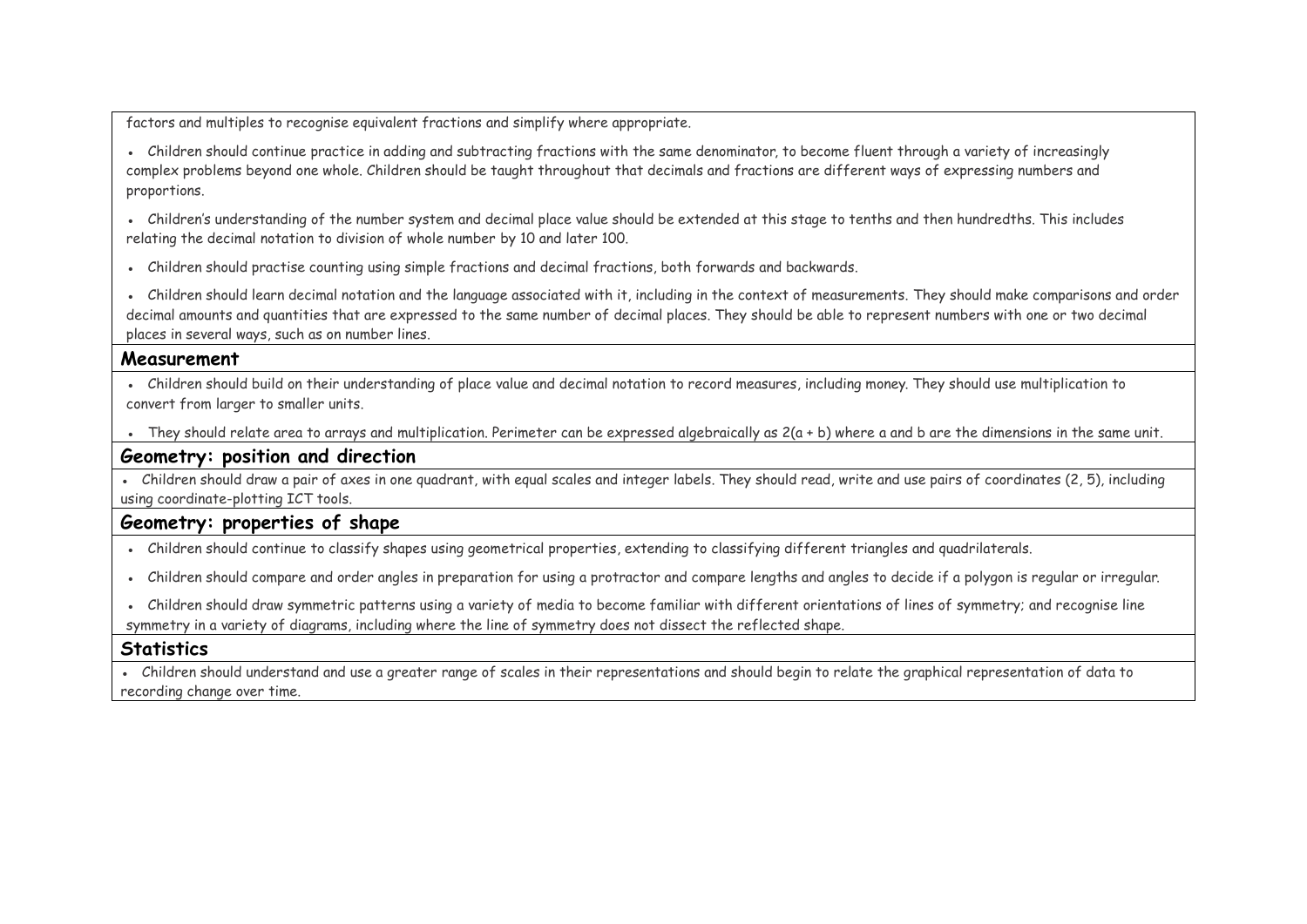

- Children should identify the place value in large whole numbers.
- They should continue to use number in context, including measurement. Children extend and apply their understanding of the number system to the decimal numbers and fractions they have met so far.
- They should recognise and describe linear number sequences, including those involving fractions and decimals, and find the term-to-term rule.

# **Addition and Subtraction**

• Children should practise using the formal written methods of columnar addition and subtraction with increasingly large numbers to aid fluency.

• They should practise mental calculations with increasingly large numbers to aid fluency.

# **Multiplication and Division**

● Children should practise and extend their use of the formal written methods of short multiplication and division (see National Curriculum Appendix 1). They apply all the multiplication tables and related division facts, commit them to memory and use them confidently to make larger calculations.

• They should use and understand the terms factor, multiple and prime, square and cube numbers.

● Children should interpret non-integer answers to division by expressing results in different ways according to the context, including with remainders, as fractions, as decimals or by rounding

● Children use multiplication and division as inverses to support the introduction of ratio in Year 6, by multiplying and dividing by powers of 10 in scale drawings or by multiplying and dividing by powers of a 1000 in converting between units such as kilometres and metres. Distributivity can be expressed as a(b +c)= ab + ac in preparation for using algebra.

## **Fractions, Decimals and Percentages**

• Children should be taught throughout that percentages, decimals and fractions are different ways of expressing proportions. They extend their knowledge of fractions to thousandths and connect to decimals and measures.

• Children should connect equivalent fractions >1 that simplify to integers with division and fractions >1 to division with remainders, using the number line and other models, and hence move from these to improper and mixed fractions.

● Children should connect multiplication by a fraction to using fractions as operators (fractions of), and to division, building on work from previous years. This relates to scaling by simple fractions.

• Children should practise adding and subtracting fractions to become fluent through a variety of increasingly complex problems. They should extend their understanding of adding and subtracting fractions to calculations that exceed 1 as a mixed number.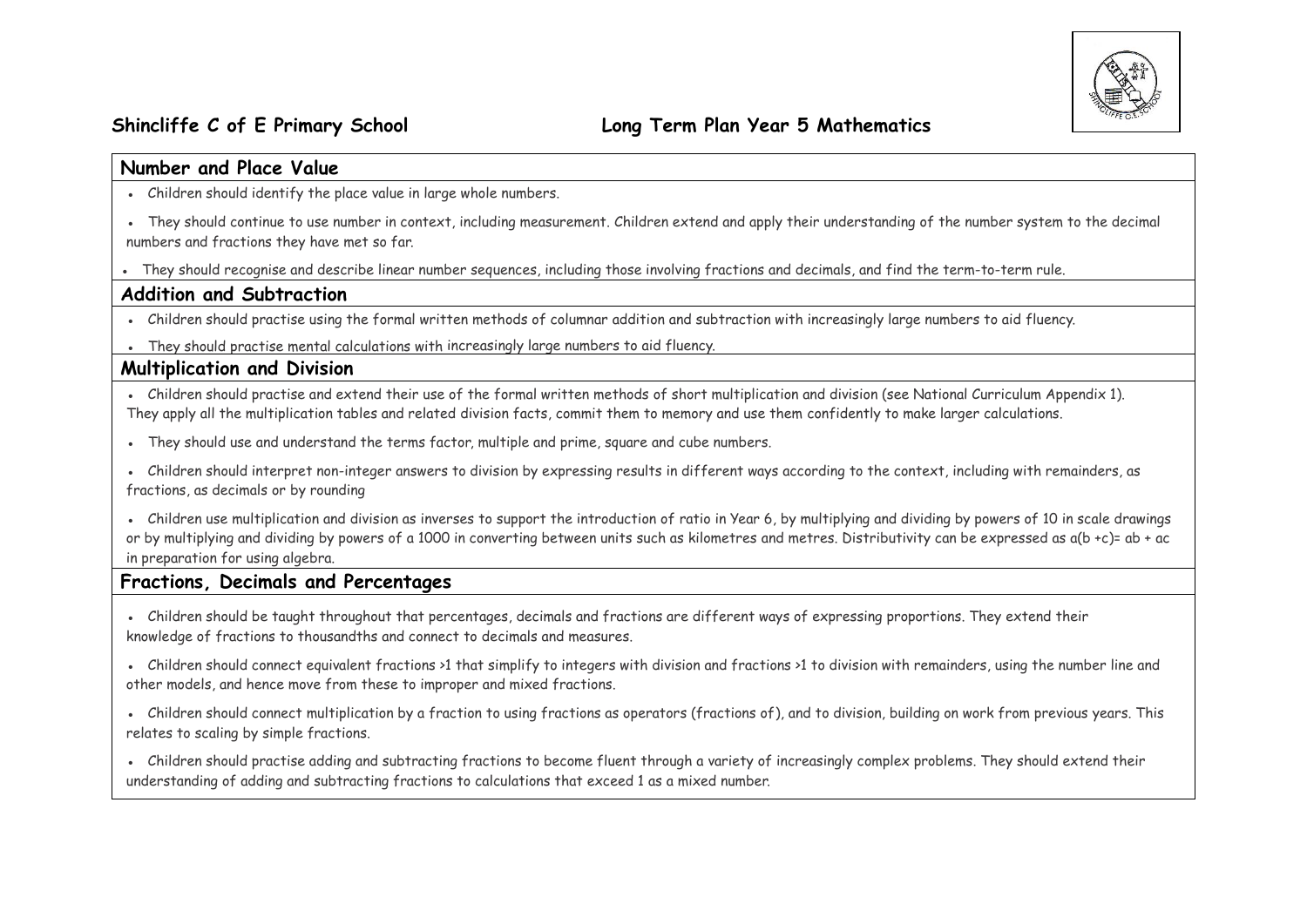- Children should read and write proper fractions and mixed numbers accurately and practise counting forwards and backwards in simple fractions.
- Children should continue to develop their understanding of fractions as numbers, measures and operators by finding fractions of numbers and quantities, writing remainders as fractions.
- Children extend counting from Year 4, using decimals and fractions including bridging zero, for example on a number line.
- Children should say, read and write decimal fractions and related tenths, hundredths and thousandths accurately and are confident in checking the reasonableness of their answers to problems.
- They should mentally add and subtract tenths, and one-digit whole numbers and tenths.
- They should practise adding and subtracting decimals including whole numbers and decimals, decimals with different numbers of decimal places and complements of 1. Children should go beyond the measurement and money models of decimals.
- Children should make connections between percentages, fractions and decimals and relate this to finding 'fractions of'. They recognise that percentages are proportions of quantities as well as operators on quantities.

#### **Measurement**

- Children should use their knowledge of place value and multiplication and division to convert between standard units.
- Children should calculate the perimeter of rectangles and related composite shapes, including using the relations of perimeter or area to find unknown lengths. They calculate the area from scale drawings using given measurements.
- Children should use all four operations in problems involving time and money, including conversions.

## **Geometry: position and direction**

● Children recognise/use reflection and translation in a variety of diagrams, including continuing to use a 2D grid and coordinates in the first quadrant. Reflection should be in lines parallel to the axes.

## **Geometry: properties of shape**

- Children should become accurate in drawing lines with a ruler to the nearest millimetre, and measuring with a protractor. They use conventional markings for parallel lines and right angles.
- Children should use the term diagonal and make conjectures about the angles formed by diagonals and sides, and other properties of quadrilaterals, for example using dynamic geometry ICT tools.
- Children should use angle sum facts and other properties to make deductions about missing angles and relate these to missing number problems.

## **Statistics**

- Children should connect their work on coordinates and scales to their interpretation of time graphs.
- They should begin to decide which representations of data are most appropriate and why.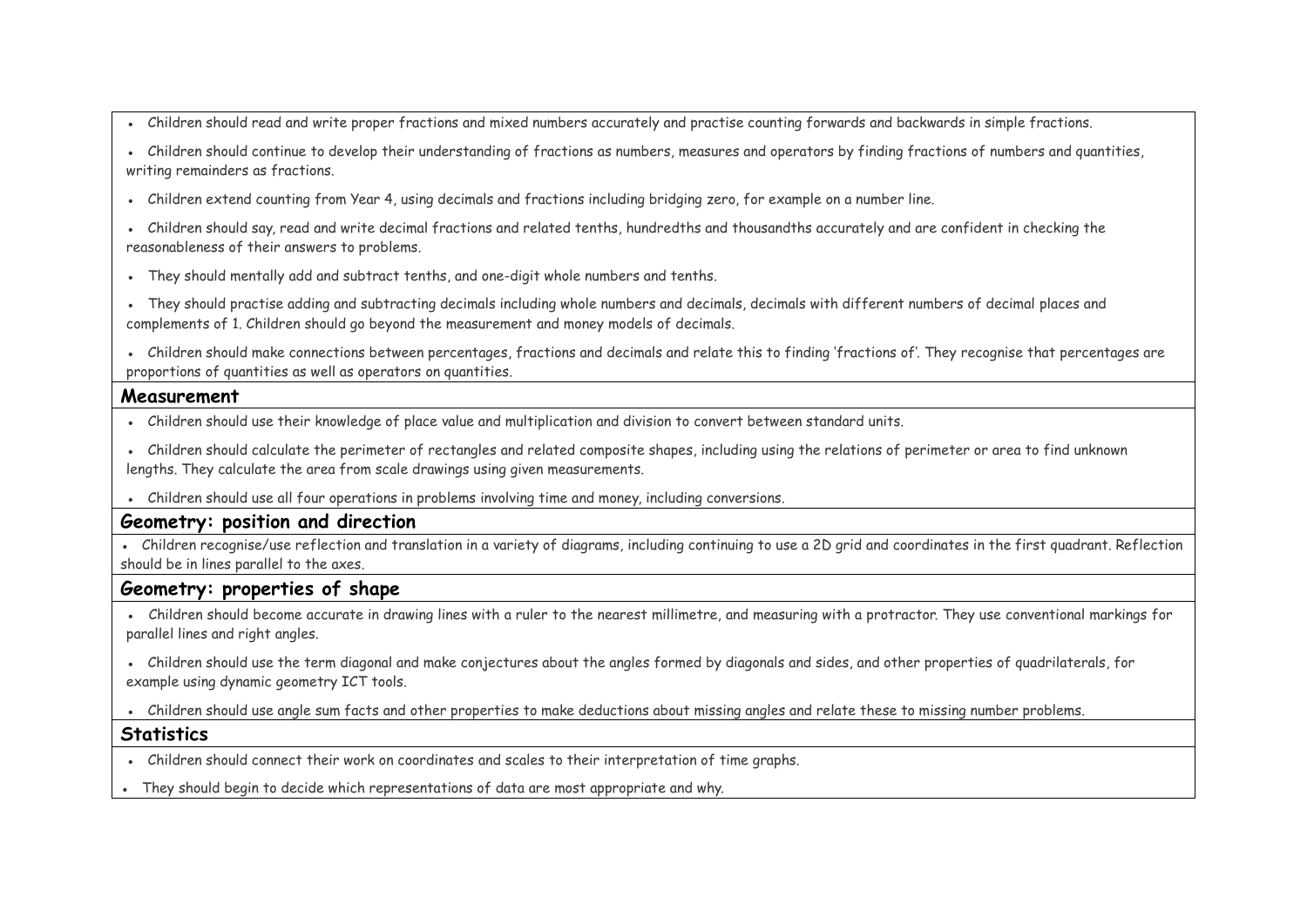

• Children should use the whole number system - saying, reading and writing numbers accurately.

# **Addition, Subtraction, Multiplication and Division**

● Children should practise addition, subtraction, multiplication and division for larger numbers, using the efficient written methods of columnar addition and subtraction, short and long multiplication, and short and long division (see Appendix 1).

- They should undertake mental calculations with increasingly large numbers and more complex calculations.
- Children should continue to use all the multiplication tables to calculate mathematical statements in order to maintain their fluency.
- Children should round answers to a specified degree of accuracy.
- Children explore the order of operations using brackets.
- Common factors can be related to finding equivalent fractions.

# **Fractions, Decimals and Percentages**

● Children should practise, use and understand the addition and subtraction of fractions with different denominators by identifying equivalent fractions with the same denominator. They should start with fractions where the denominator of one fraction is a multiple of the other and progress to varied and increasingly complex problems.

• Children should use a variety of images to support their understanding of multiplication with fractions. They should use their understanding of the relationship between unit fractions and division to work backwards by multiplying a quantity that represents a unit fraction to find the whole quantity. They practise with simple fractions and decimal fraction equivalents to aid fluency, including listing equivalent fractions to identify fractions with common denominators.

• Children can explore and make conjectures about converting a simple fraction to a decimal fraction. For simple fractions with recurring decimal equivalents, children should learn about rounding the decimal to three decimal places, or other appropriate approximations depending on the context.

● Children are introduced to the division of decimal numbers by one-digit whole numbers and, initially, in practical contexts involving measures and money.

• Children also develop their skills of rounding and estimating as a means of predicting and checking the order of magnitude of their answers to decimal calculations.

# **Ratio and Proportion**

- Pupils recognise proportionality in contexts when the relations between quantities are in the same ratio.
- Pupils link percentages or 360° to calculatinig angles of pie charts.
- Children should consolidate their understanding of ratio when comparing quantities, sizes and scale drawings by solving a variety of problems. They may use